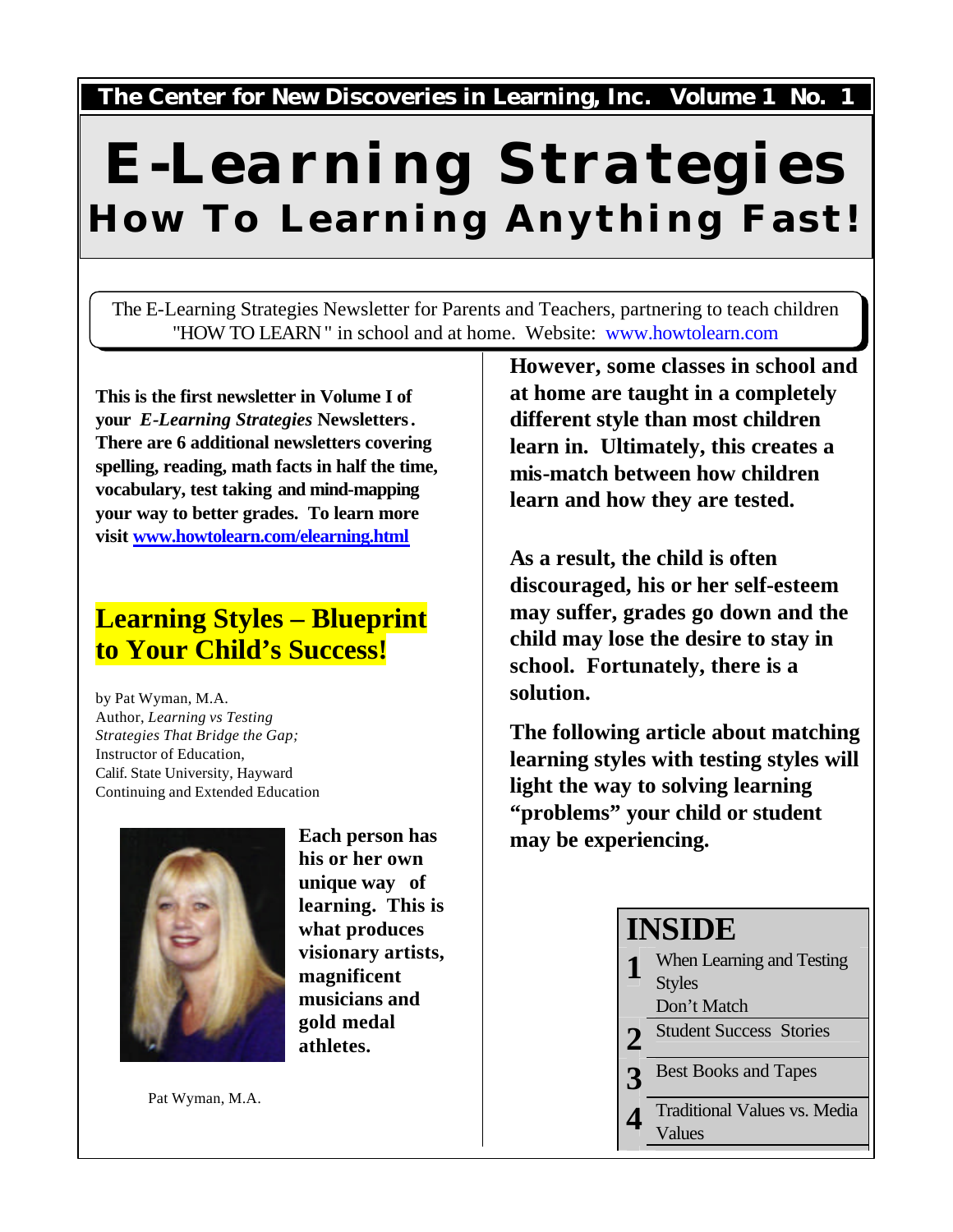## *How Does Your Child or Student Prefer to Learn Best?*

**Before you read this section, have your child go to [www.howtolearn.com](http://www.howtolearn.com) and take the free learning styles inventory online. The test is automatically scored and your child will know which style he or she prefers to learn in.** 

**As a child or adult is learning new information, he or she perceives or takes in the data in one of three individual learning styles:**

**Visual Auditory Kinesthetic**

**It's important to remember that learning style preferences are just that – preferences. Each person has some of each style, but tends to prefer one over the other. And, at test time, we all choose one style over another to do what is being asked of us.**



*VISUAL* 

**When the VISUAL style is preferred, the person is actually thinking in** 

**images or pictures. It is as if they have a movie camera in their mind.** 

**They take in what they hear or read and translate it into images in their brain. We call these people VISUAL learners. When the VISUAL learner wants to recall what he or she has learned, they simply glance upward and look at the image that they have stored on their " inner picture screen".** 

**This process is much like going to the movies and then recalling what one has seen, in order to tell a friend. The memory process is taking place by reviewing the pictures from the movie and then easily talking about the story line to someone else.**



**The VISUAL learner also has several other distinctive characteristics. Their speech patterns contain words that are visual in nature like, "I see, I get the picture, let's focus on this." They are also neat and organized in their life and work. School papers are written neatly, binders are organized and desks are well-kept.**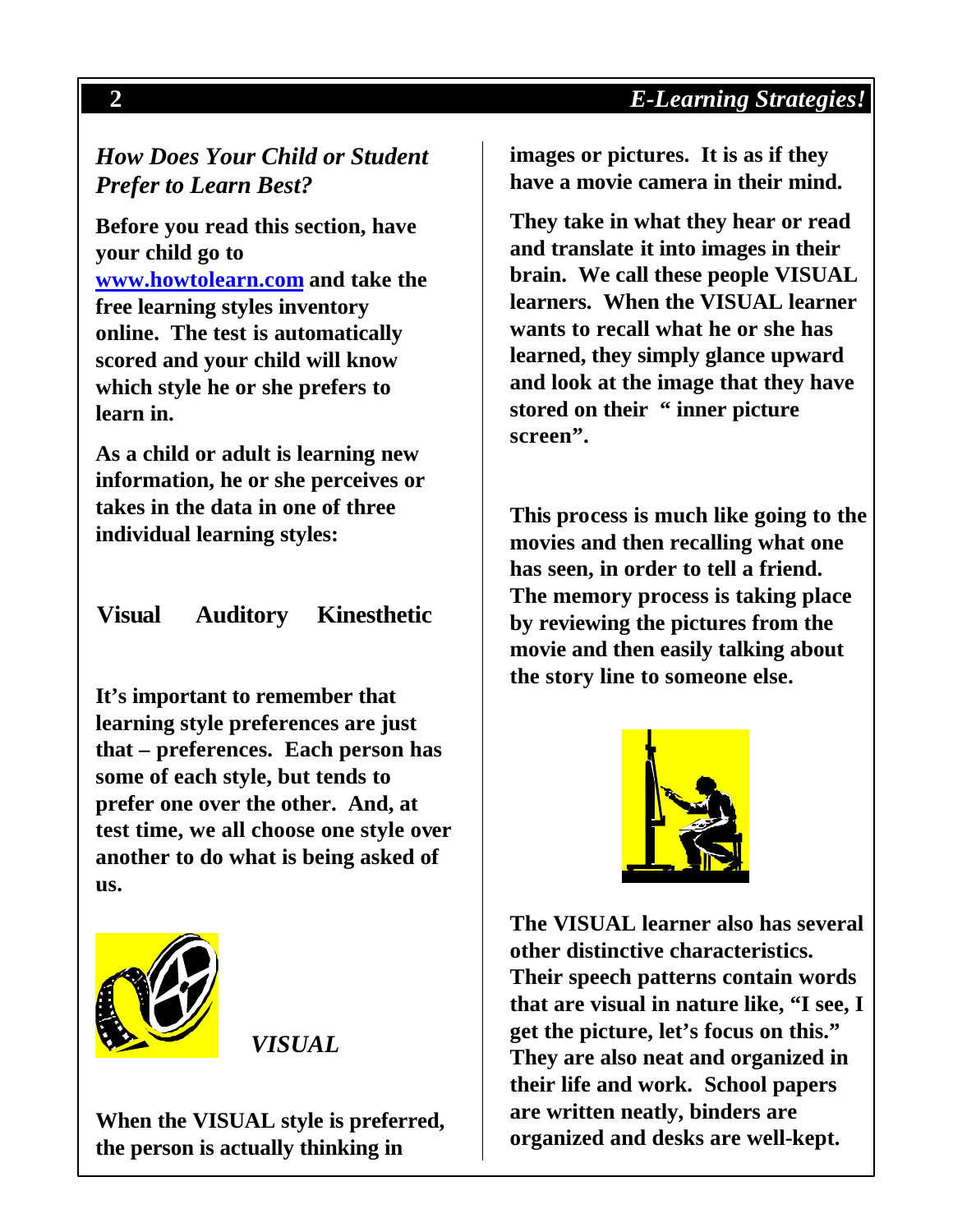**VISUAL people are usually dressed neatly as well.**

**When choosing careers, the VISUAL person selects those that fit their learning style. Some examples are architect, designer, decorator, engineer, surgeon, and others that require a "vision" of the future, such as CEO's and other executive positions.**

**In a classroom or homeschool environment that uses written testing to determine progress, the VISUAL learner performs very well because this testing is conducted in a written "visual" format. Thus, the learning and testing styles match.** 

**This match between how a child learns with the format in which he or she is tested, makes it much easier for the VISUAL learner to accomplish more in less time on a written test.** 

**Brain researchers tell us that retrieving information in pictures is much faster than recalling information by hearing the words in your mind or through manipulating what you learned in a tactile fashion.** 

**Every parent needs to know that traditional schooling caters to the child who prefers a VISUAL learning style. Children who prefer** 

**the VISUAL learning style have natural characteristics that are valued in the school environment. The environment itself is structured in a highly visual way.** 

**Children are asked to sit in rows, keep work organized, write neatly, and follow instruction that is sequentially based.** 

**They are asked to read, remember what they read, listen to instruction, look at materials throughout the classroom and then to take many types of written tests to determine their progress.** 

**The VISUAL child conforms more easily than either the auditory or kinesthetic learners to requirements such as sitting quietly, writing neatly and organizing materials well. Ask any teacher about children with high visual learning preferences – generally they will tell you that these children get higher grades and just seem to "fit in" better with the way school is structured.**

**Read on to find out about the auditory learner…**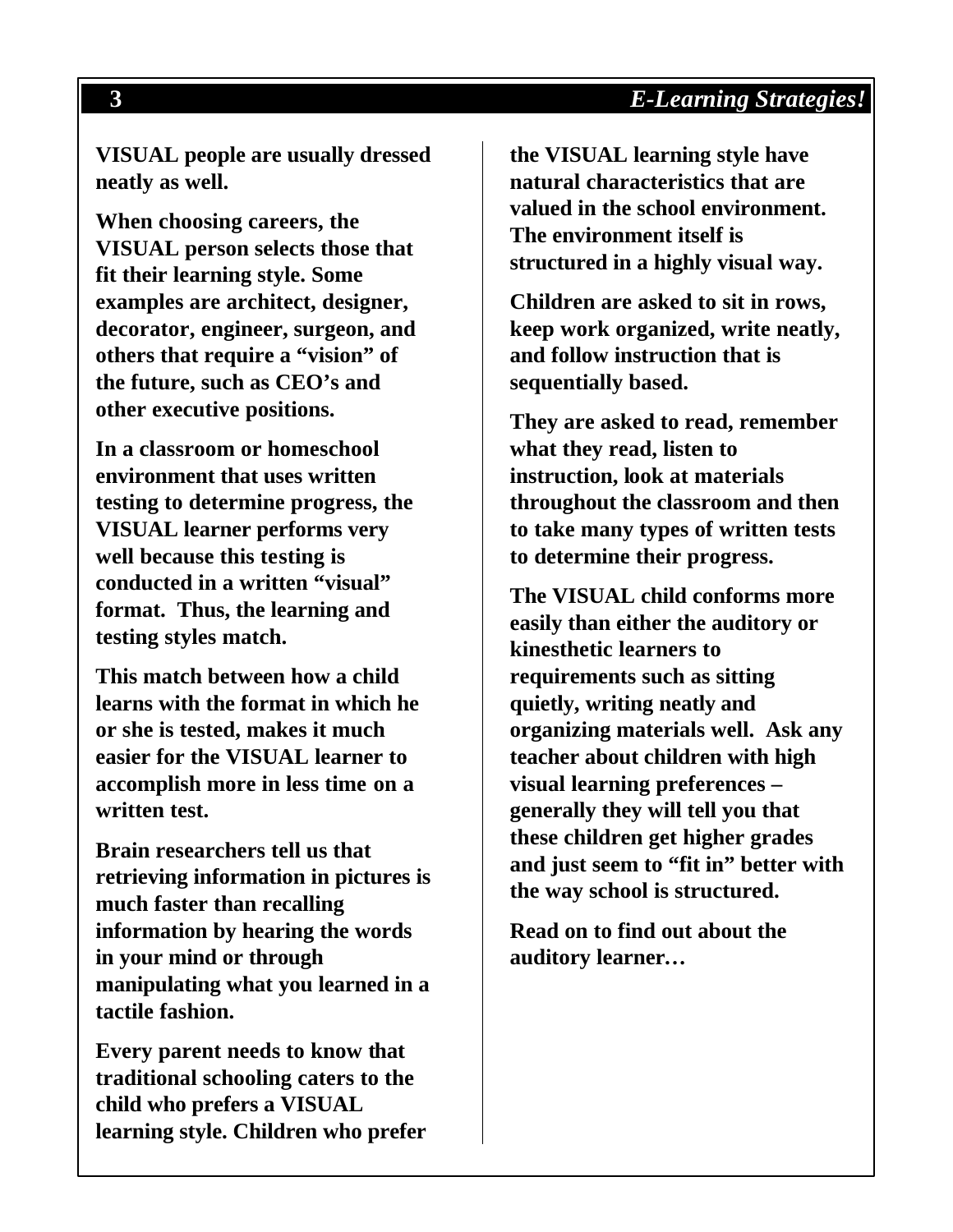#### *AUDITORY*



**The second type of learning style preference is known as AUDITORY. This child prefers to learn by hearing or listening. Although they can, these children do not necessarily make pictures in their minds, but rather filter incoming information through their listening and repeating skills.**

**For the AUDITORY learner, it's almost as if they have a tape recorder in their mind. They can tell you verbatim what you said 6 months earlier!**

**The AUDITORY learner tells wonderful stories and solves problems by "talking" about them. The excellent hearing and listening skills of this type of learner are what make great musicians, disc jockeys, psychologists, etc. Speech patterns will represent exactly how the AUDITORY person thinks, i.e., "I hear ya, that clicks, that sounds right, that rings a bell" etc.**

**In school, the AUDITORY child learns by listening and can easily repeat things back to the teacher. The AUDITORY child likes class discussions but can become easily distracted. Of the three styles, the AUDITORY is the most talkative and has more difficulty writing.**

**When it comes to test time, these children often do well on the test, but it can take them much longer than the visual learner because they are hearing every word they are writing. Speech is a much slower process than creating and retrieving images.**

**My daughter, Erin, is a highly auditory learner and has generally had an easy time learning. However, she does admit that it takes her longer to write what she knows on a test, and tends to read slower because she hears the words in her mind. She's off to medical school now and will use all the "visual" learning techniques she's been taught because she knows that her success depends upon it.**

**Read on to find out about the kinesthetic learner…**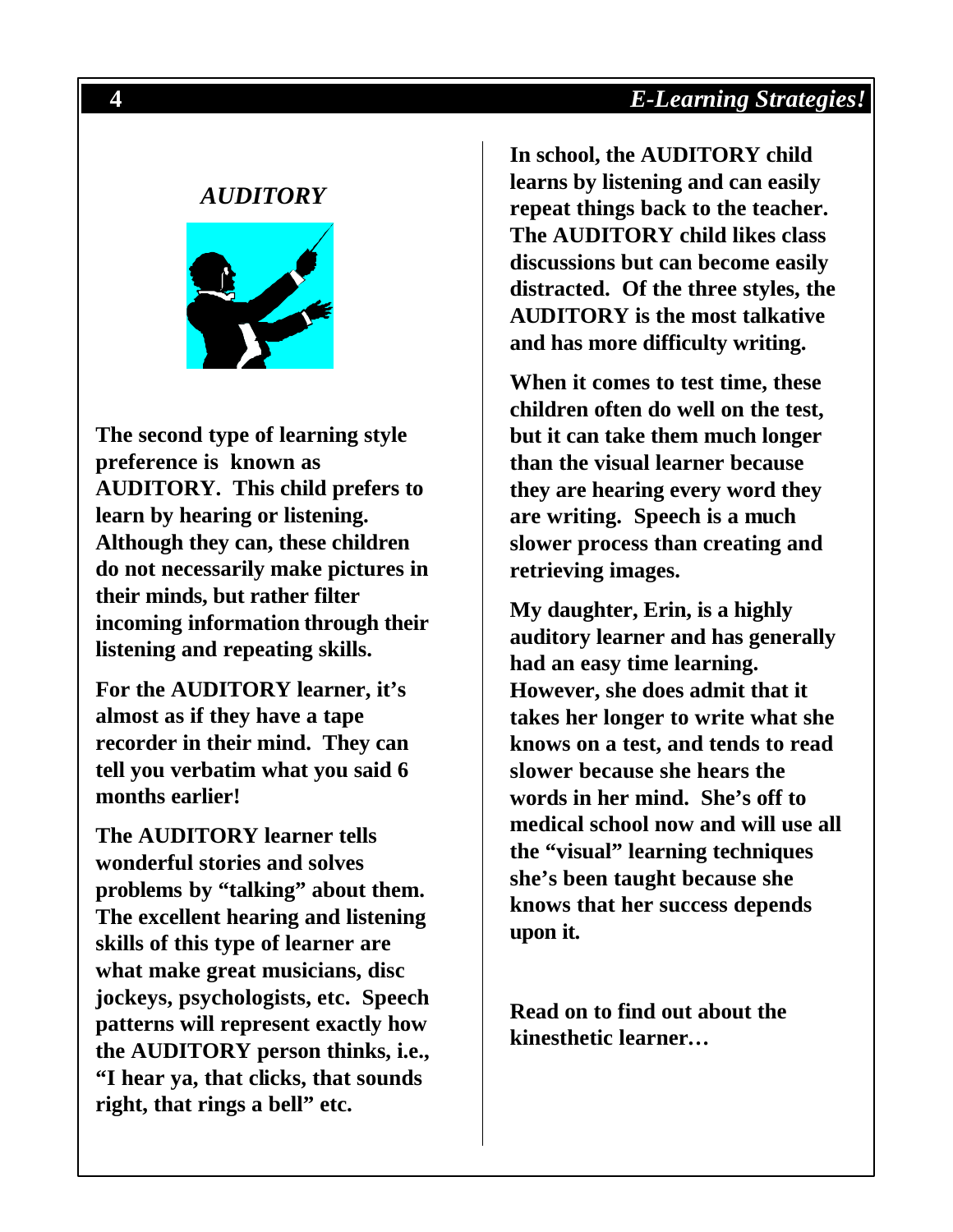### *KINESTHETIC (Tactile)*



**The third learning style preference is defined as KINESTHETIC or tactile.** 

**The KINESTHETIC, tactile learner prefers to learn through their body or feelings. If they can touch it and feel whatever they are learning about, the INESTHETIC, tactile learner will process and remember the information quite well. As students in a classroom though, these children are usually quite restless, have more difficulty paying attention, and can't seem to get "focused" (a visual term).** 

**KINESTHETIC learners do not have the internal pictures of neatness and organization that visual learners make so easily in their minds. If they do not make pictures very often, it follows that there are no pictures to either "keep neat, or to "mess up." Therefore, it is normal for them not to be organized.** 

**A sense of time is also quite difficult for the child who prefers to learn kinesthetically. Often, there** 

**is little projection of consequences of actions, simply because this child does not "see" out into the future. They only understand the present moment.** 



**Since the world for the KINESTHETIC, tactile learner is made up of feelings and not pictures, their language patterns represent this.** 

**Words such as "I feel, get a grasp or hold on this, I need to get a handle on this," will easily distinguish how the KINESTHETIC person processes information. The words they speak represent exactly what they are experiencing inside.**

**The KINESTHETIC child will excel in a classroom where book reports can be "acted out," and can choose assignments that allow them to build projects. Careers of choice include the wonderful world of athletics, building, construction, dancing, etc., any work that can involve the body and movement.** 

**All the skills that the visual learner takes for granted, such as remembering information through**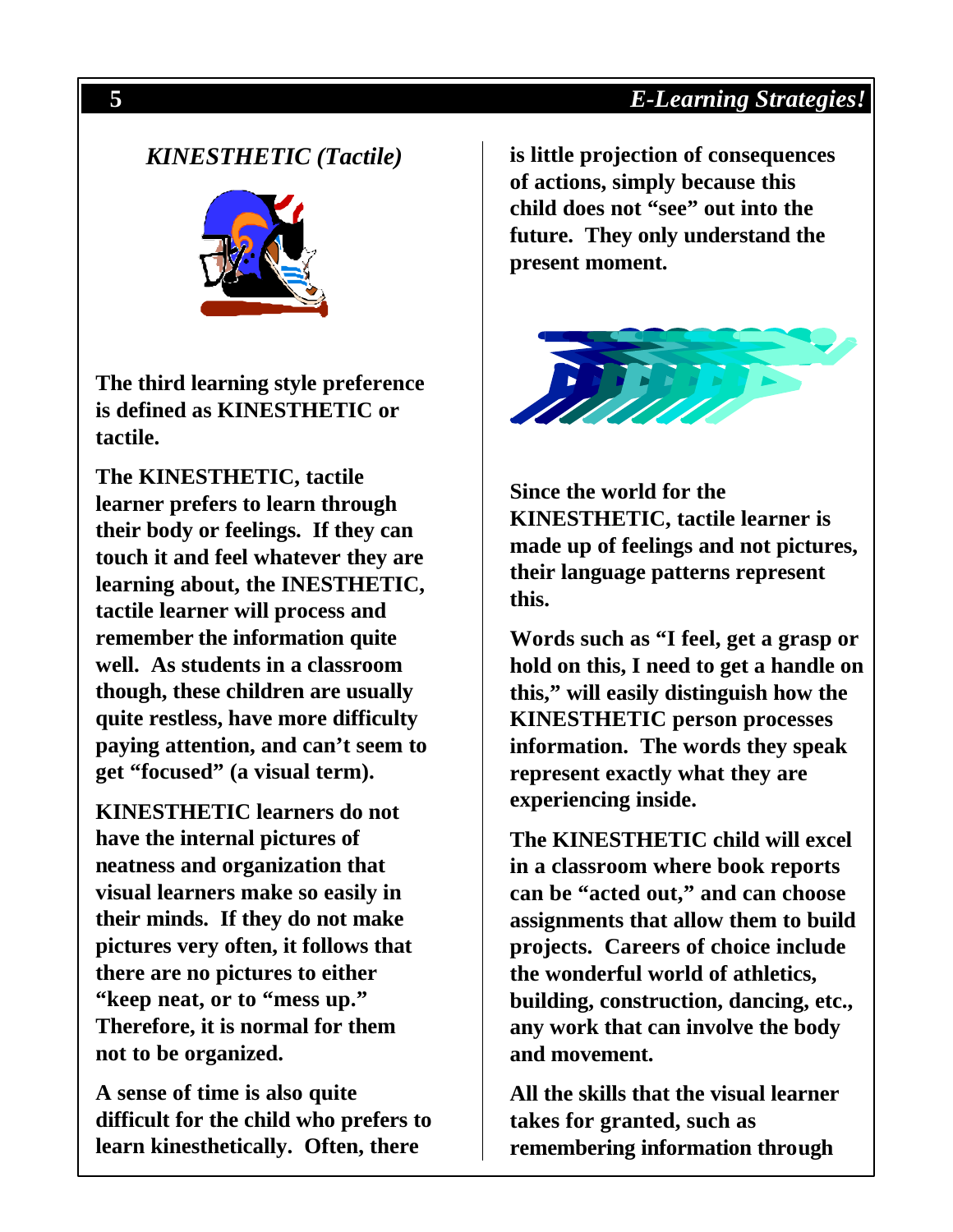**internal images, neatness, organization and the ability to remain focused are not immediately available to the KINESTHETIC learner. This is why school is often a very difficult place for this child.**

**Written tests impose a special problem for kinesthetic learners because they have not stored the information they learned in the form of pictures. Therefore, there is a mis-match between how they learn and how they are tested.**

# *SCHOOL IS ALMOST EXCLUSIVELY A VISUAL LEARNING ENVIRONMENT*



**The student who is successful in school knows that most subjects require them to change verbal lectures and written text into pictures in their mind. When they do this, it is easier and faster to remember information for their tests.** 

**They simply access the visual pictures they have stored, and use** 

**words on paper to describe their mental pictures.** 

**Learning takes place in a simple model:** 

**Imagine the brain to be like a computer. Information that is seen, felt, or heard (visual, kinesthetic or auditory) enters the brain [INPUT], is [stored] and then retrieved [OUTPUT] and acted upon.** 

#### **The MODEL FOR LEARNING is:**



**Input new information into the brain, store it, and output the knowledge during the test.**

**When Learning (INPUT) and Testing (OUTPUT) Styles Don't Match**

**Children taking written tests are expected to retrieve the information in the VISUAL learning style. The very fact that the information is written down produces a visual image. Nearly all subjects demand that the child make internal pictures of the information, store them and then**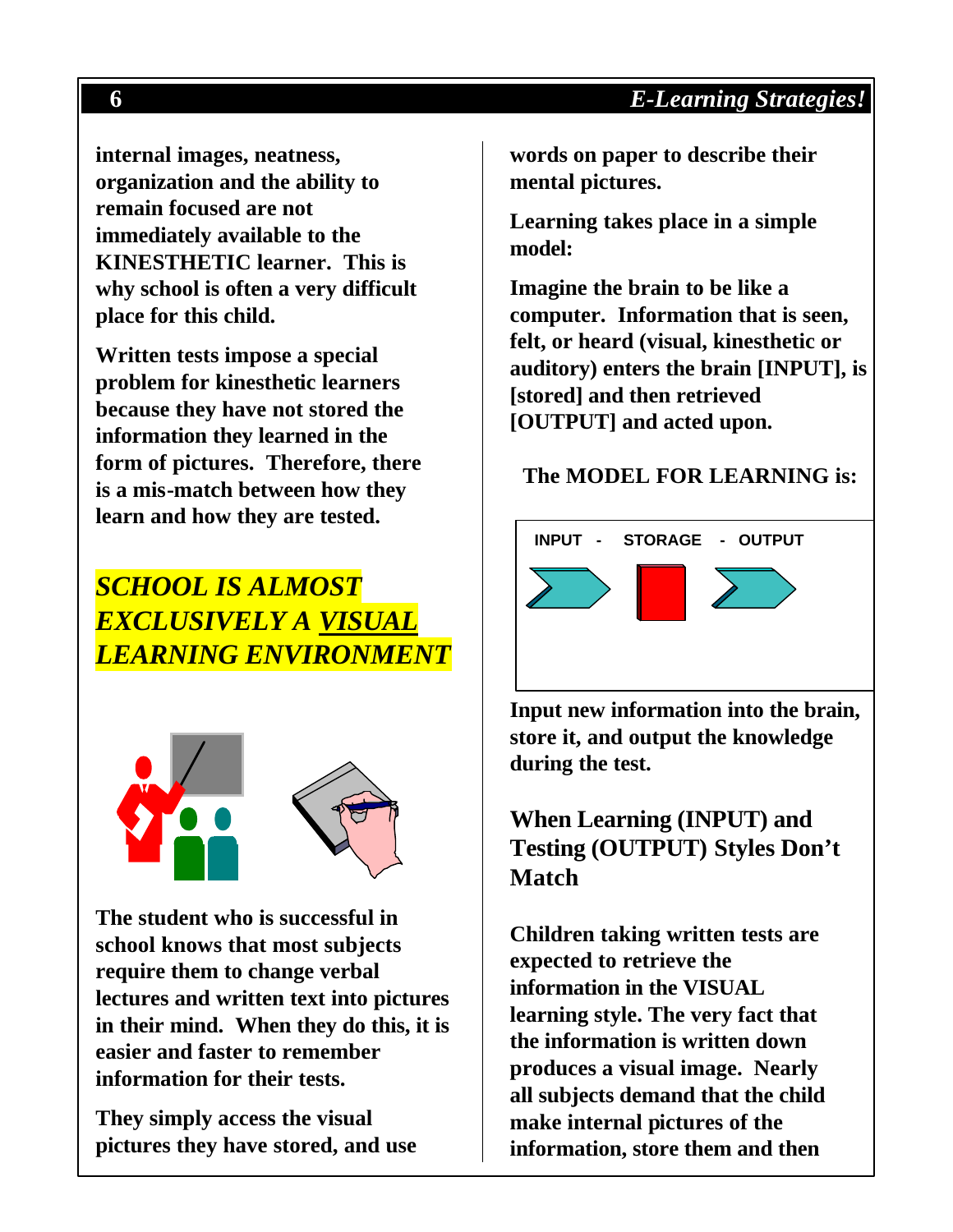**recall the information in pictures to write onto a piece of paper.**

**One example of this process is spelling. All good spellers retrieve the word from their mind easily because they can "see" a picture of the word.** 

**They write the word down and then look to see if the word "looks" right; again, a visual output process.** 

**Good spellers do not remember the word by "hearing" it because most of the English language has words with silent letters that cannot be heard. (How would you spell receive if you only heard the word?). Good spellers also do not "feel" the word they are trying to remember, simply because this is an unsuccessful strategy.**

**Most other subjects, too, demand that the student make pictures in their mind in order to recall the information, which has been stored.** 

**Excellent readers convert the printed word into a series of images in their mind. [E-Learning](http://www.howtolearn.com/elearning.html)  [Strategies Newsletters 2-7](http://www.howtolearn.com/elearning.html) will show you how they do this exactly.** 

**When good readers recall what has been read, black letter symbols on the white page are not what they store in their minds. It is nearly impossible to recall every letter.** 

**Instead, the successful reader converts the letter symbols into pictures and then recalls the pictures. In order to put the information in the form of words on paper for a test, the picture triggers the response, as in "one picture is worth a thousand words".**



**You can test this for yourself. Imagine that you have gone to a movie after you have read the book by the same name. Generally, people do not like the movie as well, because the images they have created in their mind do not match what the movie producer created.**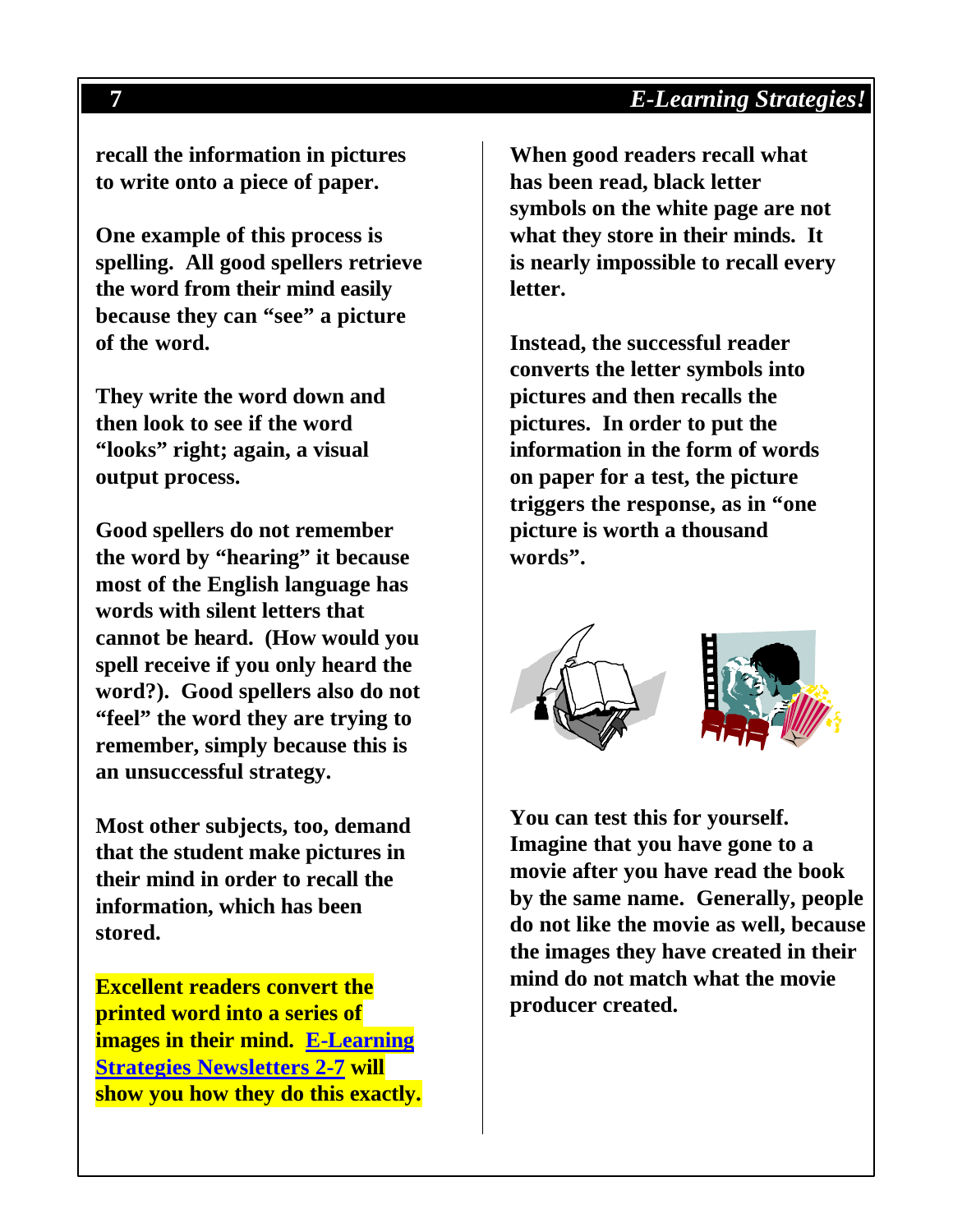

**Look at other subjects in school. Science, geography, math, social studies, history, government etc., all require that mental images be made in order to comprehend and retrieve the material for a test.** 

**Just check with any successful student about how they store and recall data. Sounds alone will not work, their feelings about the material will not work; the only style that guarantees success is the VISUAL learning style.** 

**The following learning model illustrates how a successful student processes information when taking written tests:**



**You can see that learning in visual images, storing those images and** 

**then retrieving/outputting those images makes for "success" when written testing is the measure of progress.**

**However, when a student experiences difficulty in school, what is really happening is that the learning styles used during input and storage do not match the output style required by the task.** 

**For example, a learning model that does not work in school looks like this:**

| INPUT -                 |  | STORAGE - OUTPUT                 |               |
|-------------------------|--|----------------------------------|---------------|
| Kinesthetic Kinesthetic |  |                                  | Visual        |
|                         |  | Feelings ® Feelings <sup>1</sup> | <b>Images</b> |

**The student above is trying to "feel" the subject information, during both initial hearing or reading of it, and then continuing to have "feelings" about the material when they store it in their mind or body. This of course, will not allow them to recall the information successfully for the test because they need to be recalling it from mental pictures and their input and storage model has not allowed them to do this.**

**A good example is The KINESTHETIC, tactile learner attempting to learn a new spelling word. This child has a natural**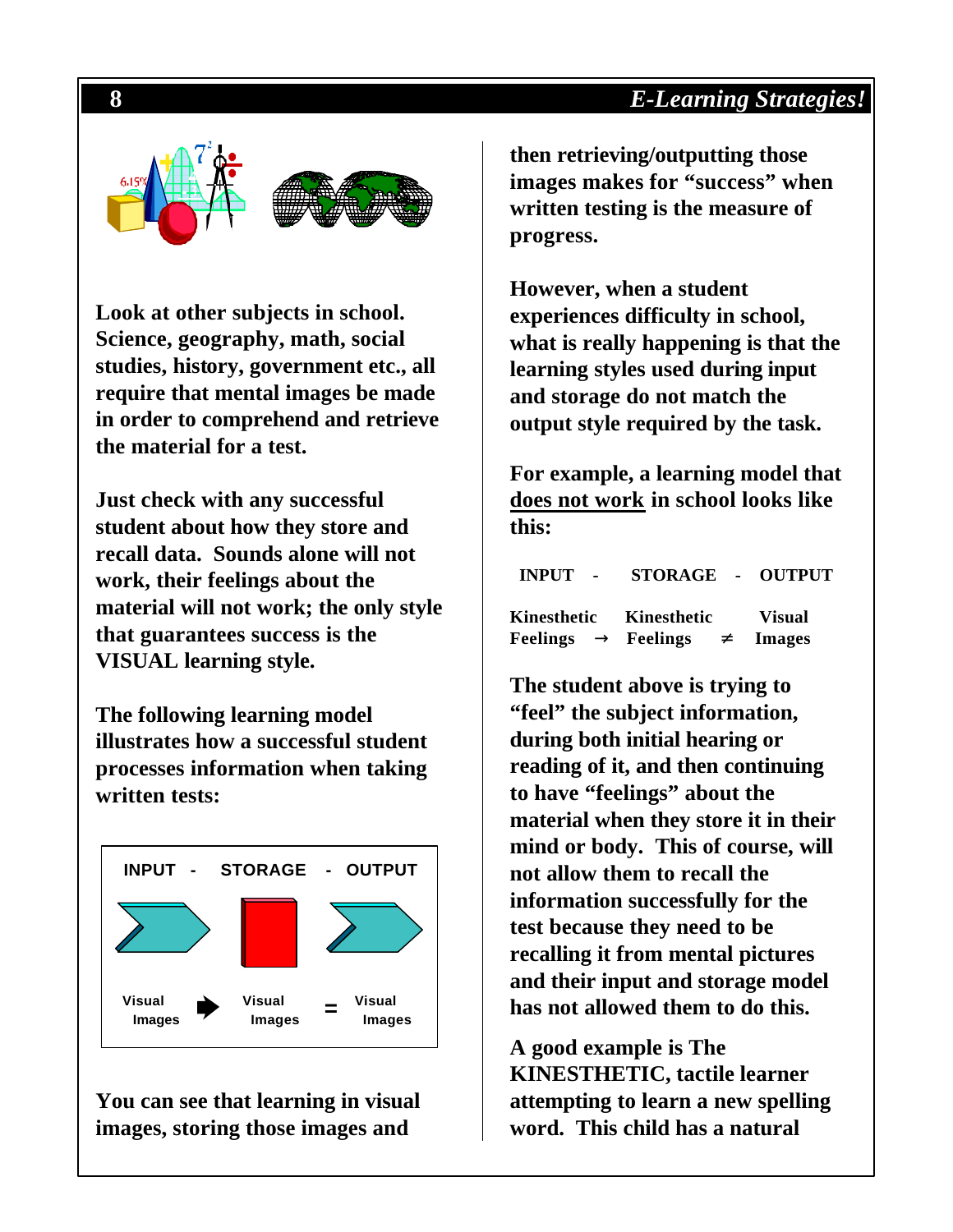**tendency to input the word by feeling it, storing it by feeling it and therefore, cannot be expected to recall the word visually for the test or during writing.**

**More concentration is not what this student needs. What will effectively solve their school problems is simply to teach them how to input, store and retrieve mental pictures***.* **You must teach your child or student how to add VISUAL learning techniques if they are to succeed in the current school environment.**

**It may seem simple to just tell a child to create visual images in their mind. But you have to know how to instruct them.** 

**When a child is not a natural visual learner, they must learn the "how" of the visual strategy.**

**[The next 6 newsletters in Volume I](http://www.howtolearn.com/elearning.html)**

**give you exact strategies and specific steps to follow when teaching your child how to add the visual learning style techniques needed for success in school. You will discover how to apply unique visual strategies for each subject area. Each newsletter is packed full of content you'll need and is between 10 and 15 pages long.**

# **STUDENT SUCCESS STORIES**

#### *by Bunkie Grossi*

Grade 6, Atherton, California

**"Last quarter my Science grade was a C-. After using the VISUAL learning style strategies, my grade in Science is now an A-. My grade went up a whole grade in only one-half of a grading period (5 weeks!).** 

**Now the way I learn is to put information into my visual memory. I make pictures in my mind and ask myself what else they remind me of. To easily remember what I study in my textbooks, I make mind maps of the information so I can see it all in one picture.** 

**I feel more successful and I like myself a lot better now".**

### *THE BEST OF BOOKS AND TAPES*

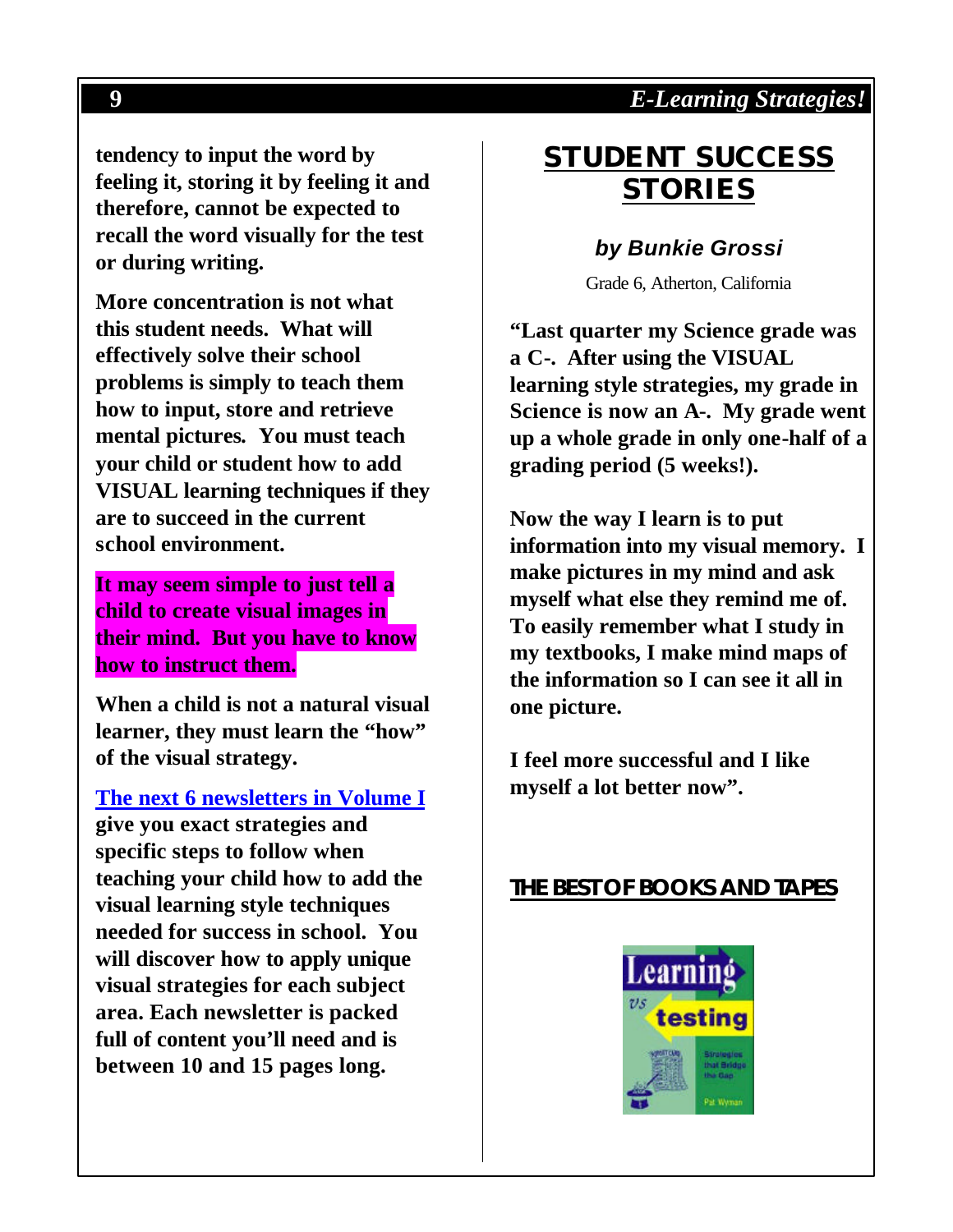#### *[Learning vs Testing](http://www.howtolearn.com/learningvstesting.html)*

**Strategies That Bridge the Gap**

*[Learning vs Testing](http://www.howtolearn.com/learningvstesting.html)* **provides successful learning strategies in all subject areas. It bridges the gap between how children learn and how schools test.**

**If you are looking for easy to-follow ways to help your child get better grades or help your child learn how to perform better on standardized tests, then this book has it all.**

*Learning vs Testing* **is a groundbreaking and practical book to help every child succeed in today's "higher standards, high test stakes" environment. It was written to solve the mis-match between student learning styles and school testing styles and will help every parent and teacher understand why many students aren't able to show what they know when taking written tests.**

**The solutions are innovative, wellresearched and compatible with what neuroscientists tells us about how the brain learns.** 

**The strategies in spelling, reading, math facts, study skills, vocabulary, etc have all been tested successfully on over 50,000 students in grades 1- 12. One school district in Menlo Park, CA says that these strategies helped them get the highest test scores in the state!**

**Thomas Hartmann, author of**  *Thom Hartmann's Complete Guide to ADHD* **says: "If you are concerned with helping children succeed, read this book. The information is important, compassionate, and in tune with children's desire to be the best they can be.**

**The book is 140 pages, 8½" x 11" .\$29.00 plus \$6.50 shipping & handling.**

**SPECIAL SAVINGS: Readers of this newsletter only! Receive a 20% discount off the \$29.00 retail price in bookstores, catalogs and on the web. Your price is only: \$23.20 You save \$5.80!**

**Call us at 1 800 469-8653; 1 (800) How To Learn; or 1 (707) 837- 8180. Mention the** *E-Learning Strategies* **newsletter and 20% off special when calling.**

**To preview sections of the book and read more information click go to** 

**[www.howtolearn.com/learningvste](http://www.howtolearn.com/learningvstesting.html) sting.html on the website.**

**Or call us at (800) 469-8653 or (707) 837-8180 or FAX (707) 837- 9190.**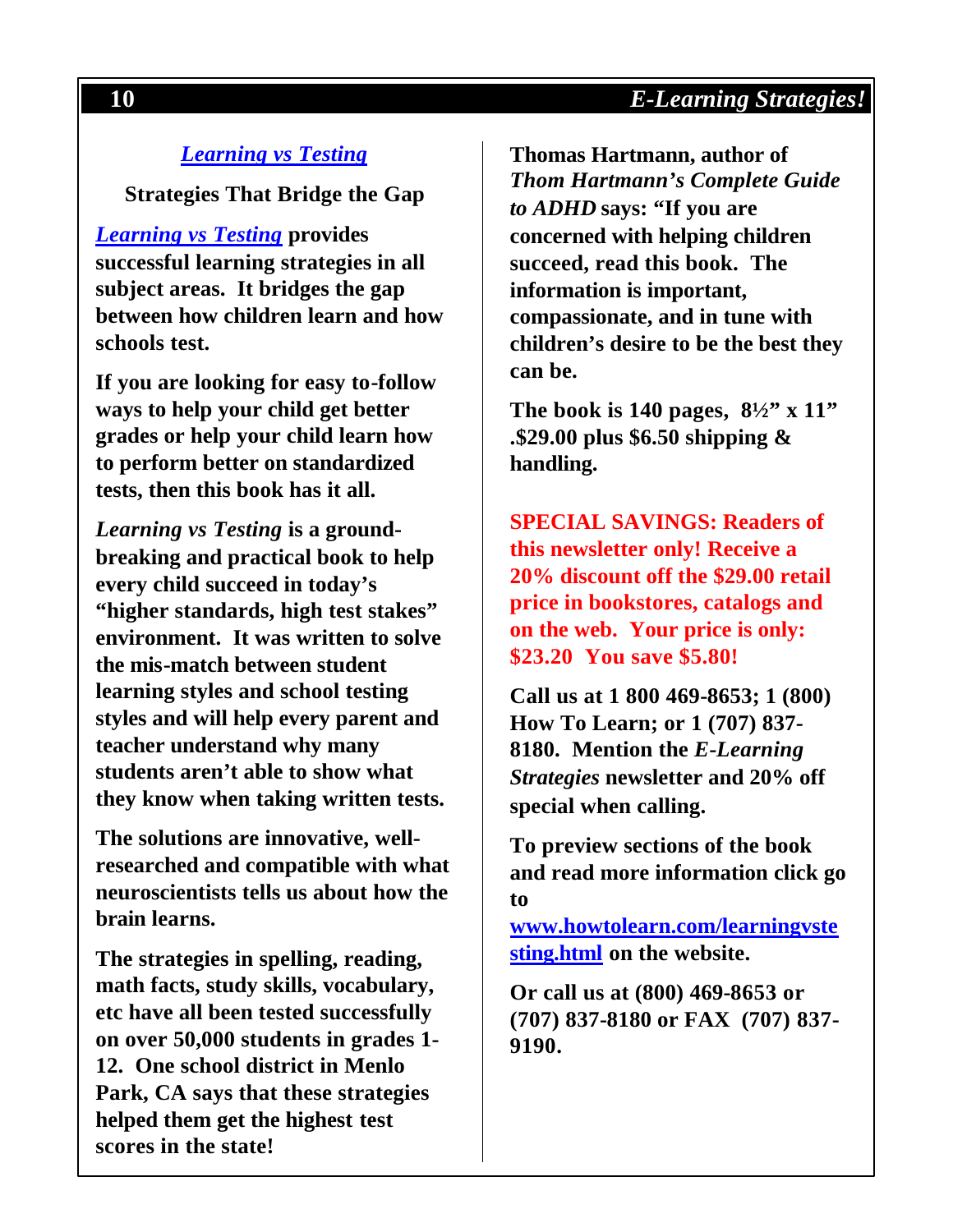#### **11 From Learning** *Daze* **to Earning "A's"!**

#### **In Upcoming Issues >>>>**

- **How to Teach Children to Add Successful Visual Learning Strategies**
- **Super Speller Strategy (grades 1-8)**
- **Math Facts Mastery In Half the Time (grades 1- 6)**
- **Accelerated Vocabulary Technique (all grades)**
- **Map Your Way to Better Grades; Mind-mapping techniques(all grades)**
- **How To Learn Anything Fast**
- **SQ 3 R Study Strategy (all grades)**
- **Expert Memory Strategies (all grades)**
- **The Biology of Learning Success**
- **Dissolving Learning Blocks**
- **How Music Makes You Smarter**
- **Rapid Reading Skills (all grades)**
- **A+ Reading (Empowering all students to read more efficiently)**
- **Advanced Reading Comprehension in a Nutshell (all grades)**
- **Goal Setting and Peak Performance**
- **Accelerating Foreign Language Learning**
- **How Nutrition Affects Learning**
- **Brain Compatible Learning**

#### **AND MUCH MORE...**

-------------------------------------------------------------------------

**On the next pages, see more products to help your child succeed in school or at home. These are special offers that will save you time and \$\$. Each has a 100% satisfaction guarantee!**

**[The Silver Star Membership](http://www.howtolearn.com/membership.html) – SAVE \$38.90 off the regular price of \$108.85 when items are purchased separately. Your price on all four items is only \$69.95!** 

• **[7 Issues of E-Learning Strategies](http://www.howtolearn.com/elearning.html) (new learning strategies each issue; delivered to your e-mail) \$49.95 value**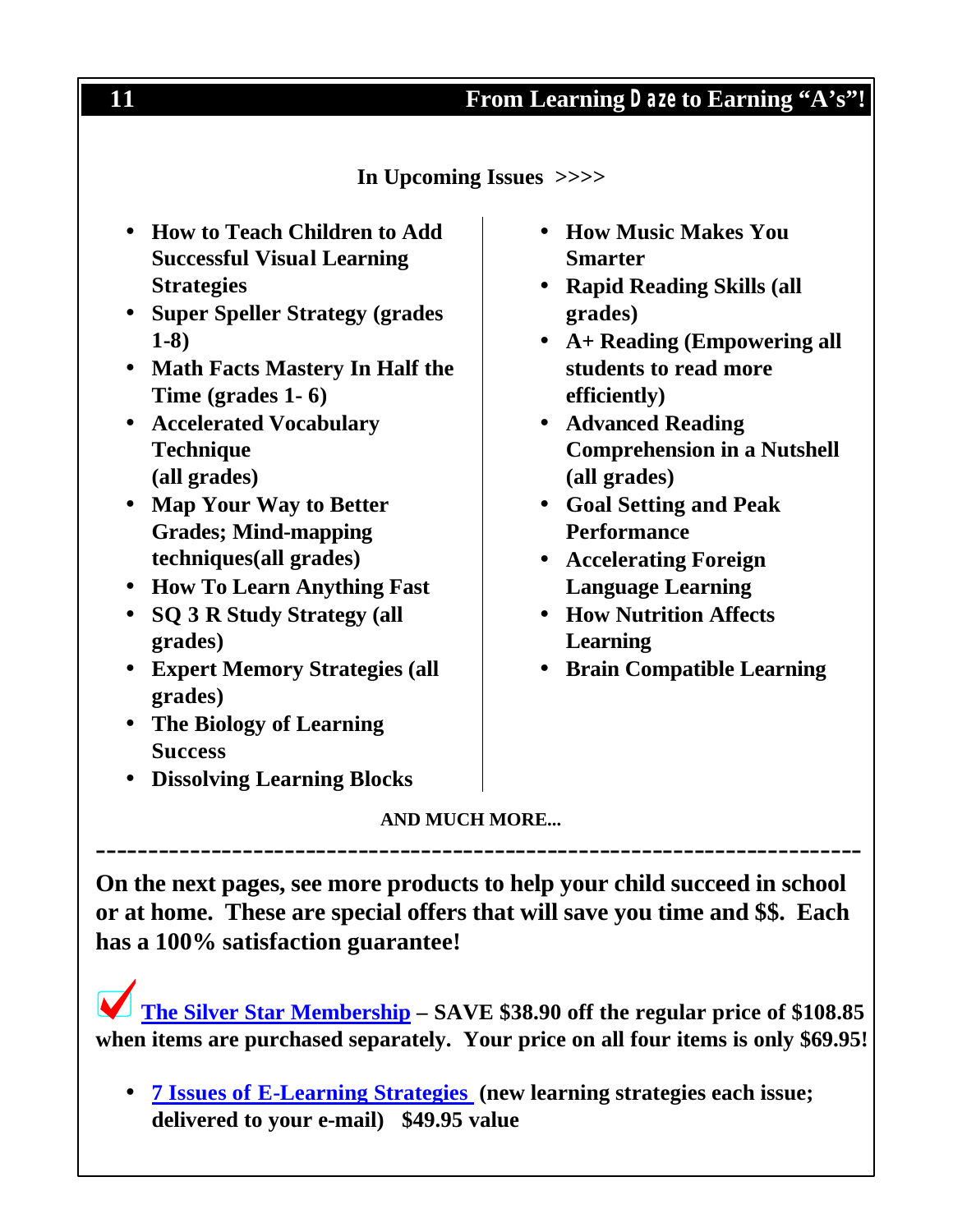- **1 copy of [What's Food Got To Do With It?](http://www.howtolearn.com/food.html) 101 Natural Remedies for Learning Disabilities (book on how nutrition affects learning – electronically delivered to your e-mail) \$12.95**
- **1 [Super Speller Strategy](http://www.howtolearn.com/speller.html) Video (30 minute video for grades 1-8; guaranteed to raise spelling grades to A's and B's - \$34.95**
- **1 [Mozart Effect Music Tape](http://www.howtolearn.com/Mozart.html) proven to accelerate the learning and memory process \$11.00**

 **[The Gold Star Membership](http://www.howtolearn.com/membership.html) is \$159.95 and includes educational products valued at \$268.80. You save \$108.85! This is your best value!** 

- **Four two-hour videotapes showing you how to create a lifetime of learning success for your child. Features Pat Wyman, best selling author and Instructor of Education. This 8 hour** *[Super Teaching Strategies](http://www.howtolearn.com/STSparents.html)* **seminar was filmed with teachers and parents and covers learning strategies in all subject areas. Success for your child or student is guaranteed within one month after putting these strategies into practice.**
	- **[7 issues of E-Learning Strategies](http://www.howtolearn.com/elearning.html) (new learning strategies each issue; delivered to your e-mail) \$49.95**
	- **1 copy of [What's Food Got To Do With It?](http://www.howtolearn.com/food.html) 101 Natural Remedies for Learning Disabilities (book on how nutrition affects learning – electronically delivered to your e-mail) \$12.95**
	- **1 [Super Speller Strategy Video](http://www.howtolearn.com/speller.html) (30 minute video for grades 1-8; guaranteed to raise spelling grades to A's and B's \$34.95**
	- **1 [Mozart Effect Music Tape](http://www.howtolearn.com/Mozart.html) proven to accelerate the learning and memory process \$11.00**

**Remember: Readers of this newsletter only – when you call us to order you automatically receive a 20% discount off any products in this newsletter. Just mention the newsletter when you call and ask for your discount. Call 1 800 469- 8653 or (707) 837-8180. This discount is not available on the Internet site.**

**Check the items below that you wish to order or go directly to [www.howtolearn.com/ndil4.html](http://www.howtolearn.com/ndil4.html) to order.**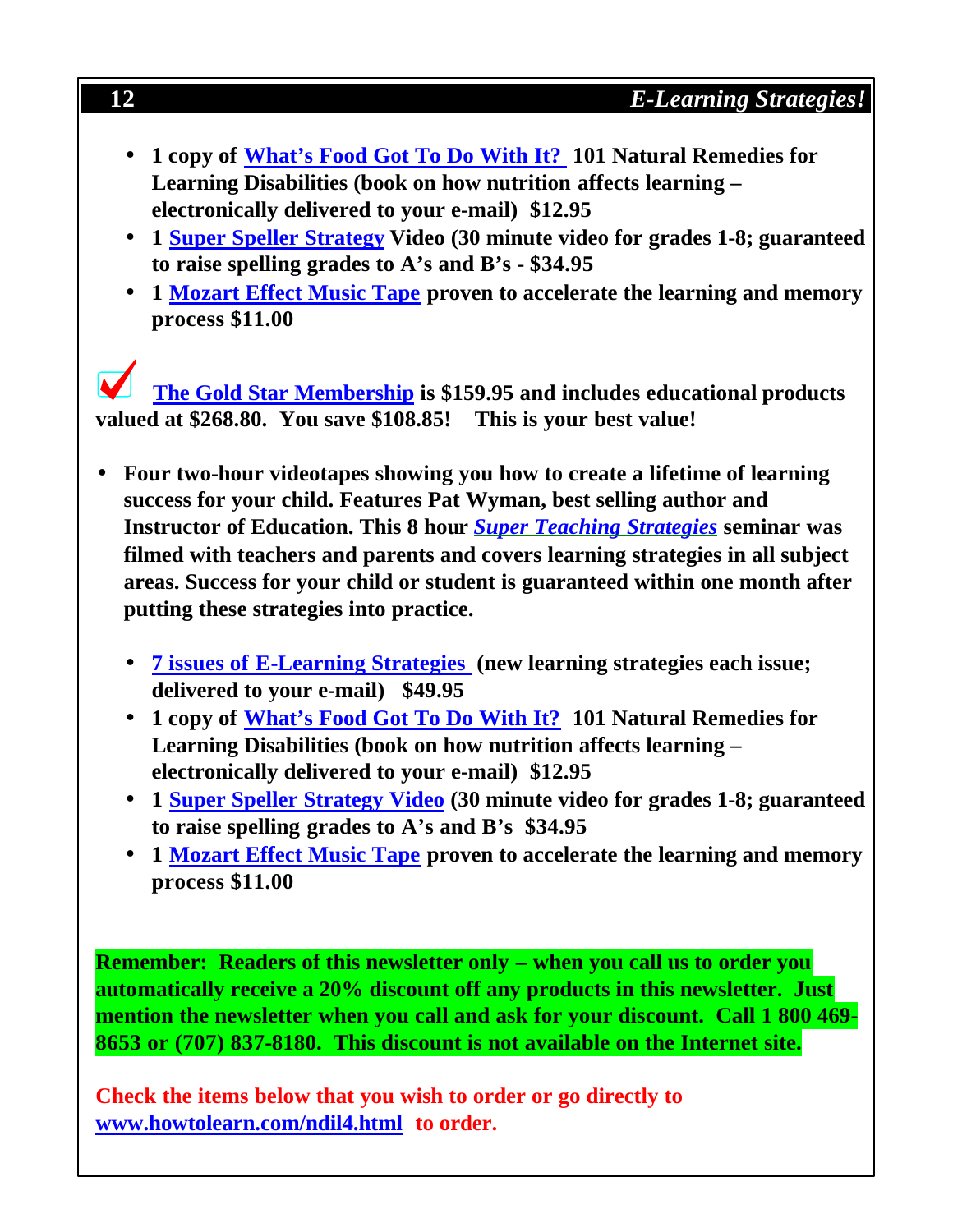| 13             | <b>E-Learning Strategies!</b>                                                                                                                                                                                  |  |  |  |
|----------------|----------------------------------------------------------------------------------------------------------------------------------------------------------------------------------------------------------------|--|--|--|
|                | <b>Silver Star Membership</b> \$69.95. You save \$38.90 off the retail price.<br>\$8.50 shipping and handling.                                                                                                 |  |  |  |
|                | Gold Star Membership \$159.95. You save \$108.85 off the retail price.<br>\$11.00 shipping and handling.                                                                                                       |  |  |  |
|                | <b>Learning vs Testing Book. \$23.20. You save \$5.80 off the retail price.</b><br>\$6.50 shipping and handling.                                                                                               |  |  |  |
|                | <b>Super Speller Strategy \$27.96. You save \$6.99 off the retail price.</b> \$<br>6.50 shipping and handling.                                                                                                 |  |  |  |
|                | Fire-Up Your Learning. \$19.96. You save \$4.99 off the retail price.<br>\$6.50 shipping and handling.                                                                                                         |  |  |  |
|                | Please bill my credit card : Visa MasterCard AMEX Discover (circle one):                                                                                                                                       |  |  |  |
|                |                                                                                                                                                                                                                |  |  |  |
|                |                                                                                                                                                                                                                |  |  |  |
| <b>Name</b>    |                                                                                                                                                                                                                |  |  |  |
| <b>Address</b> |                                                                                                                                                                                                                |  |  |  |
| <b>City</b>    | $\begin{array}{c c c c c} \hline \text{State} & \text{Zip} & \text{Iip} & \text{Iip} \end{array}$                                                                                                              |  |  |  |
|                |                                                                                                                                                                                                                |  |  |  |
|                |                                                                                                                                                                                                                |  |  |  |
|                | Send this form to: New Discoveries in Learning, Inc. P.O. Box 1019, Windsor, CA 95492-1019.<br>Credit card holders may call (800) 469-8653 or (707) 837-8180. You also may FAX your order to:<br>707 837-9190. |  |  |  |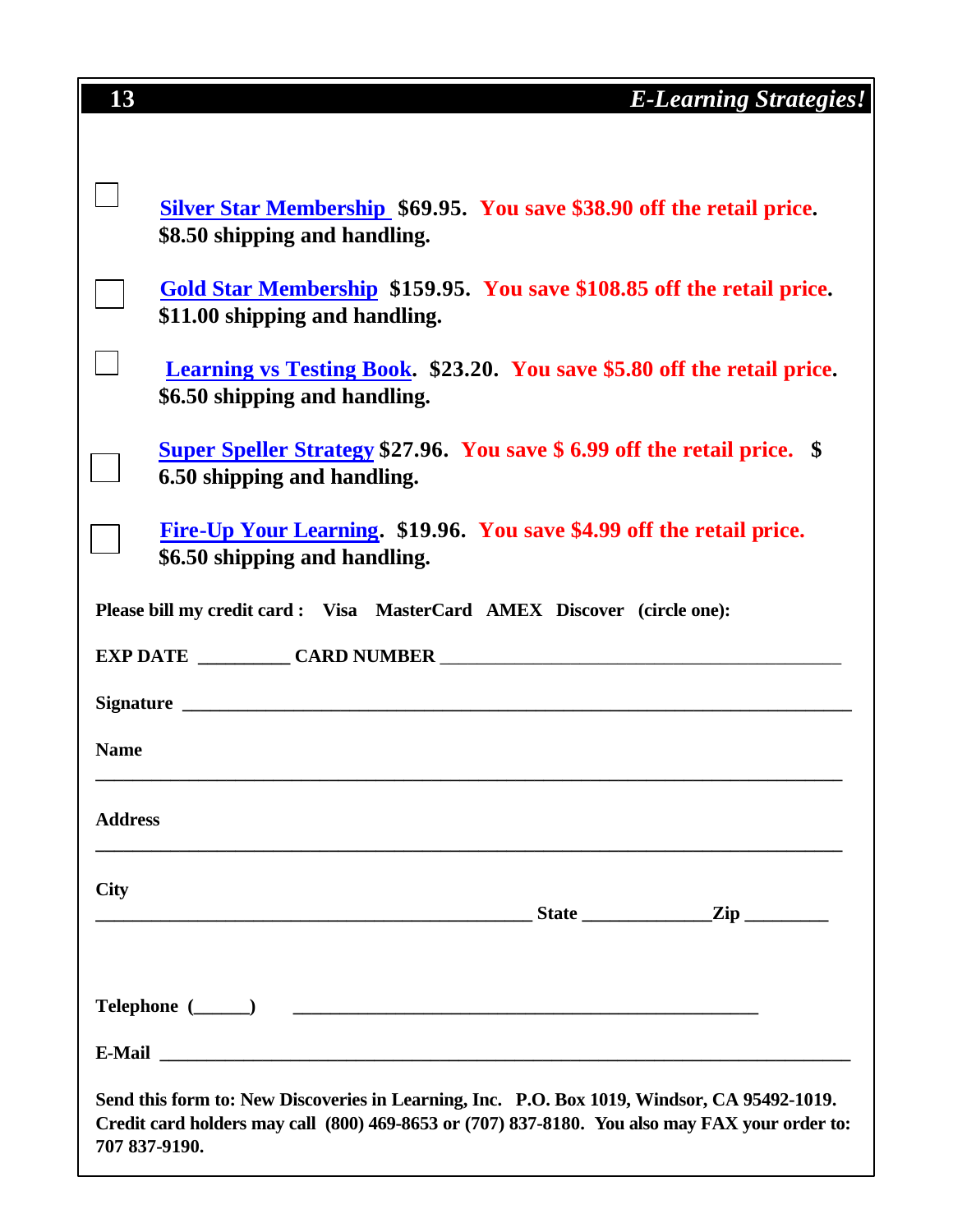**OUR GUARANTEE: Our learning strategies have successfully helped thousands of children. We are certain they will benefit your child or student. If you are dissatisfied in any way with the strategies you receive in this newsletter, please call us and we will happily refund the full subscription price.**

**Read on for more…**